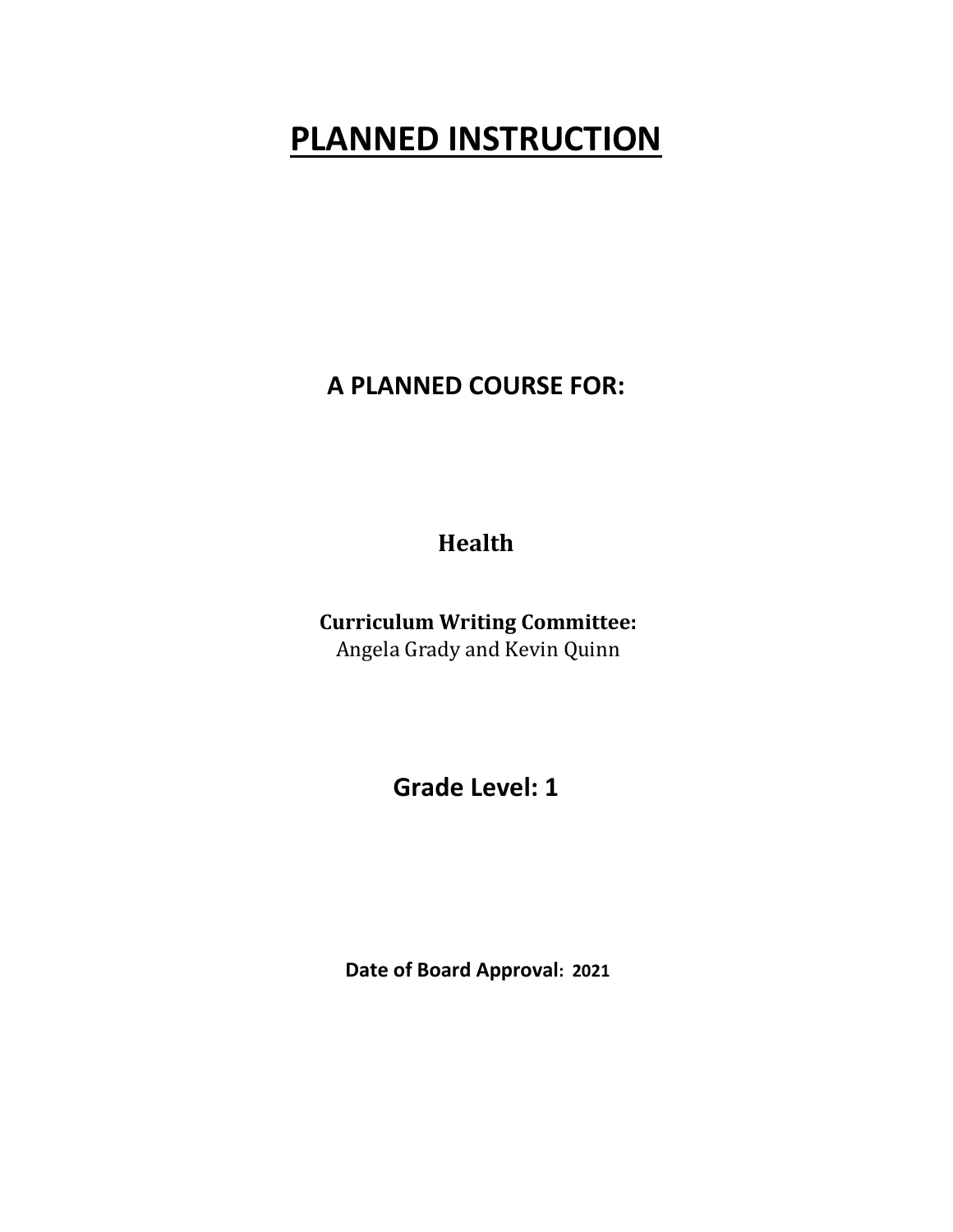# **Course Weighting**

| Participation              | 60%               |
|----------------------------|-------------------|
| Classwork / Homework       | 20%               |
| Projects / Quizzes / Tests | 20%               |
|                            | <b>Total</b> 100% |

# **Curriculum Map**

### **Overview:**

The curriculum will introduce and reinforce concepts that will lead the student toward a better understanding and appreciation of their body. The student will recognize how healthy choices and personal responsibility will help them gain and maintain an active and healthy lifestyle.

# **Goals:**

- 1. Unit One –Personal Health, Wellness, and Safety Overview with time range in days: 32 Understanding of:
	- Tobacco, Alcohol, and other drugs
	- Physical Activity and Fitness
	- Nutrition
	- Illness Prevention
	- Anatomy
	- Family Health
	- Mental and emotional health
	- Decision Making
	- Peer Pressure
	- Technological impact
	- **2.** Unit Two –Community Health

Overview with time range in days: 13

Understanding of:

- Community Health
- Environmental health
- Personal and consumer health
- Bullying
- Self-respect/empathy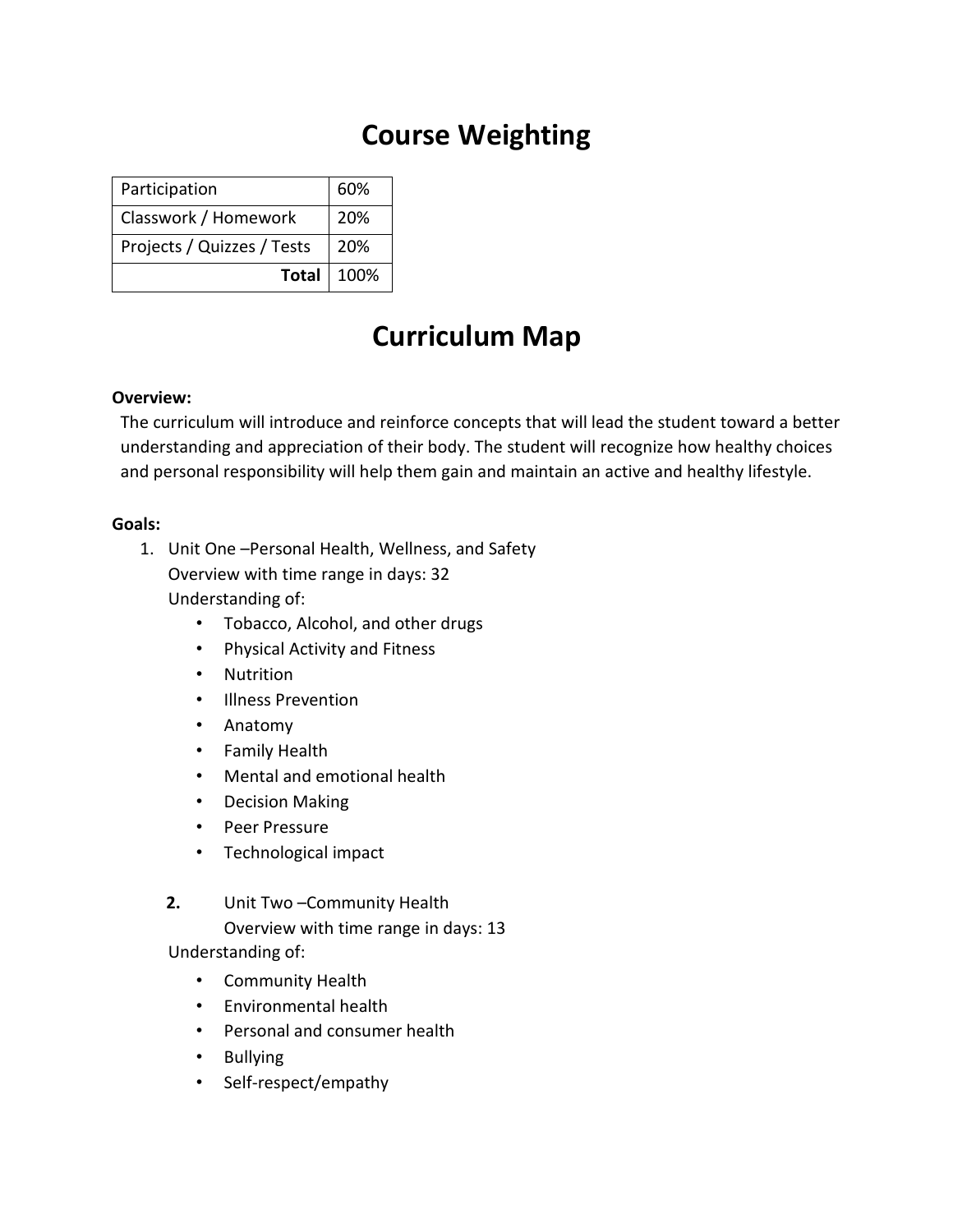#### **Big Ideas:**

- Health concepts are essential for wellness and a health-enhancing lifestyle.
- Participation in physical activity impacts wellness throughout a lifetime.
- Safety Impacts Individual and community well-being.
- Community well-being is dependent on a balance of personal and social responsibility.

#### **Textbook and Supplemental Resources:**

Mendez Foundation, *Too Good for Drugs Grade 3*, CE Mendez Foundation, Inc. 2019 www.healthteacher.org www.kidshealth.org www.healthiergeneration.org www.empowerme.org www.aahperd.org www.naspe.org American Heart Association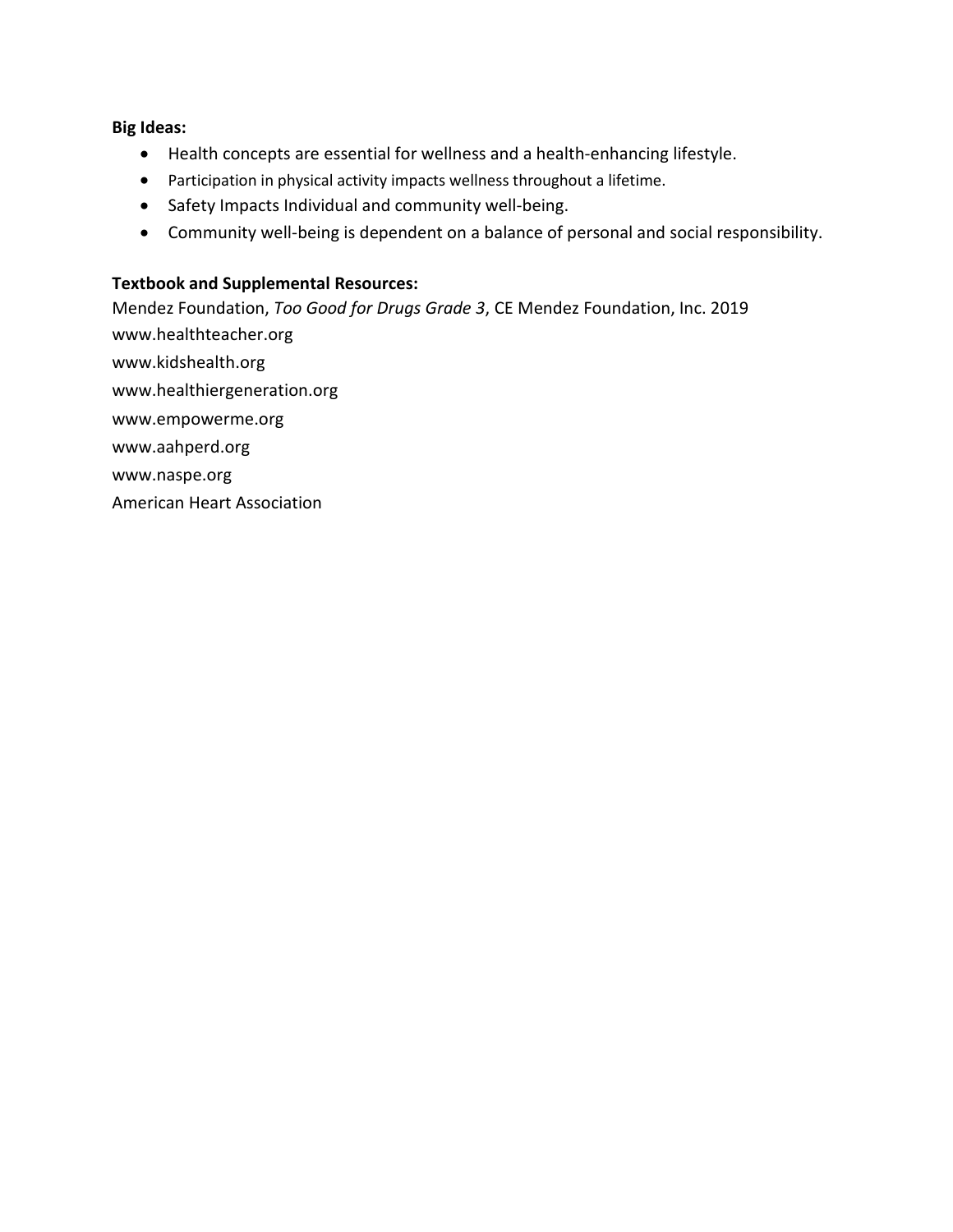# **Curriculum Plan**

**Unit:** Personal Health, Wellness, and Safety **Time Range in Days:** 32 lessons

# **Standards Addressed:**

PA Academic Standards: 10.1.3B, 10.1.3C, 10.1.3D, 10.1.3E, 10.2.3A, 10.2.3B, 10.2.3D, 10.3.3A, 10.3.3D

SHAPE America's National Standards: 1,2,3,4,5,7

# **Eligible Content:**

- Identify the steps of the decision making process.
- Implement the steps of the decision making process to make healthy choices.
- Identify and know the location and function of the major body organs and systems.
- Explain the role of my plate food guide in helping people eat a healthy diet.
- Know age appropriate drug information. (definition of drugs, effects of drugs, proper use of medicine, healthy/unhealthy risk-taking (e.g. inhalant use, smoking), skills to avoid drugs.
- Identify types and causes of common health problems of children.
- Identify personal hygiene practices and community helpers that promote health and prevent the spread of disease.
- Identify health-related information. (signs and symbols, terminology, products and services)
- Recognize safe/unsafe practices in the home, school and community. Identify and use safe practices in physical activity settings.

# **Objectives:**

- Students will apply the decision making steps in multiple situations. (DOK 1)
- Students will distinguish the consequences of both positive and negative decisions and how health may be impacted. (DOK 2)
- Students will recall the concepts of "safe" and "dangerous". (DOK 1)
- Students will categorize items that may be dangerous. (DOK 2)
- Students will define medicine. (DOK 1)
- Students will distinguish people who are appropriate to help with the safe use of medicines. (DOK 2)
- Students will assess ways in which they are similar and different. (DOK 3)
- Students will identify positive aspects of diversity. (DOK 1)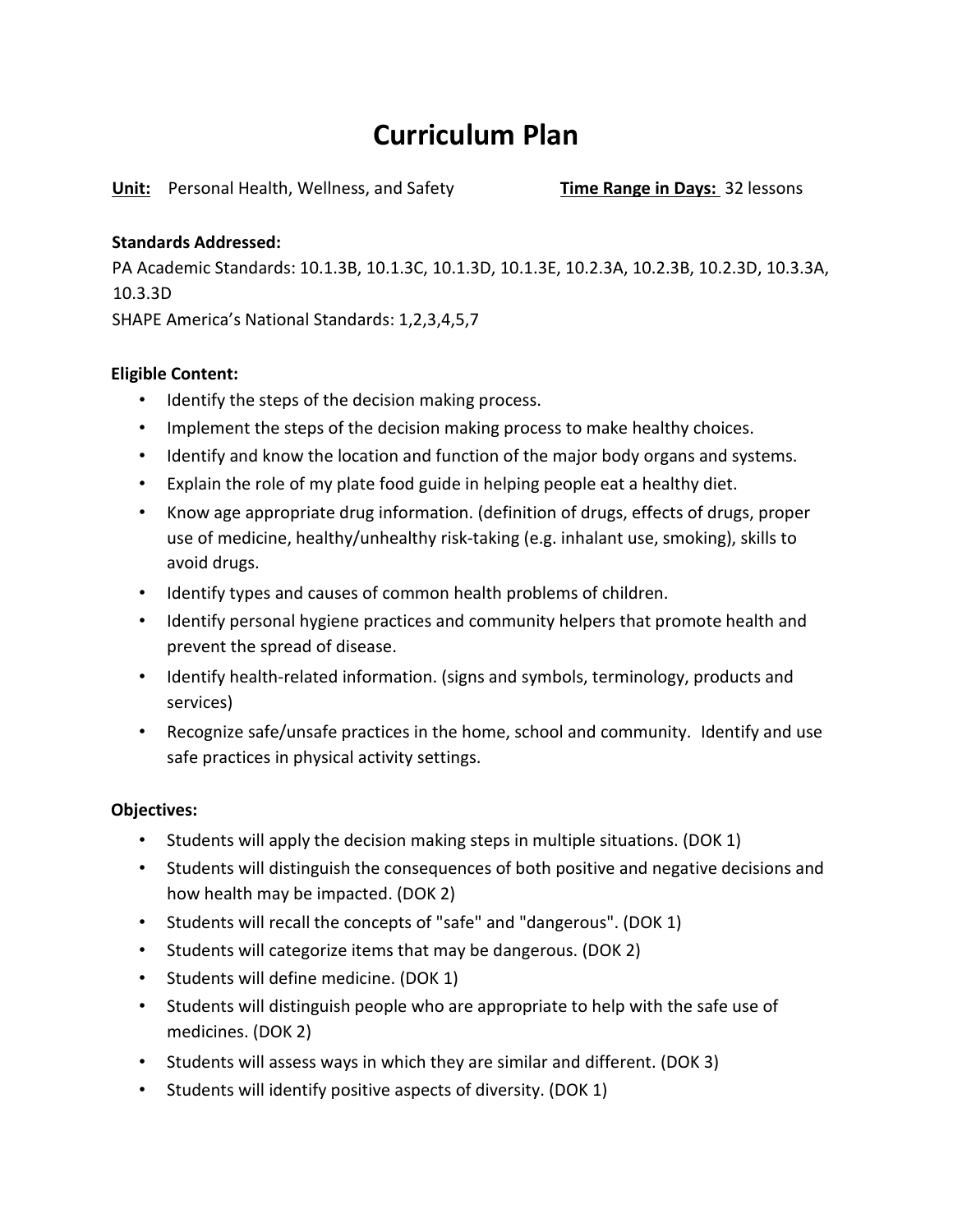- Students will identify trusted adults as resources. (DOK 1)
- Students will analyze what makes a good role model. (DOK 4)
- Students will classify characteristics of a good role model. (DOK 2)
- Students will identify uncomfortable feelings. (DOK 1)
- Students will formulate ways to deal with uncomfortable feelings. (DOK 3)
- Students will compare how friends influence them. (DOK 2)
- Students will analyze conflicts. (DOK 4)
- Students will demonstrate conflict resolution techniques. (DOK 2)
- Students will identify good hygiene habits to use with food. (DOK 1)
- Students will use cause and effect to demonstrate the effect of germs n the body. (DOK 2)
- Students will list different food groups. (DOK 1)
- Students will recall what the location of food groups on my plate. (DOK 1)
- Students will formulate goals for eating more of the foods that their bodies need to grow. (DOK 3)
- Students will analyze ways to reach their goals. (DOK 4)
- Students will analyze how food packaging influences their eating decisions. (DOK 4)
- Students will compare influences on food choices. (DOK 3)
- Students will illustrate three types of physical activities that promote health. (DOK 1)
- Students will recall that physical activity helps make the heart muscle strong. (DOK 1)
- Students will draw conclusions about activities that make the heart muscle strong. (DOK 3)
- Students will recall that movement builds endurance, muscle strength, and flexibility. (DOK 1)
- Students will identify unsafe situations that may lead to injury during physical activity. (DOK 1)
- The students will hypothesize safety precautions for physical activity. (DOK 3)
- The students will describe the proper way to brush their teeth. (DOK 1)
- The students will identify how teeth change. (DOK 1)
- Students will recall the importance of skin protection. (DOK 1)
- Students will recognize ways to protect their skin. (DOK 1)
- The students will critique skills for saying "no" to the use of tobacco. (DOK 4)
- The students will recall why they are not to touch things that are on the ground unless their parents or teachers say that it is okay. (DOK 1)
- The students will hypothesize how to deal with negative peer pressure. (DOK 3)
- The students will recognize a diagram of a human heart. (DOK 1)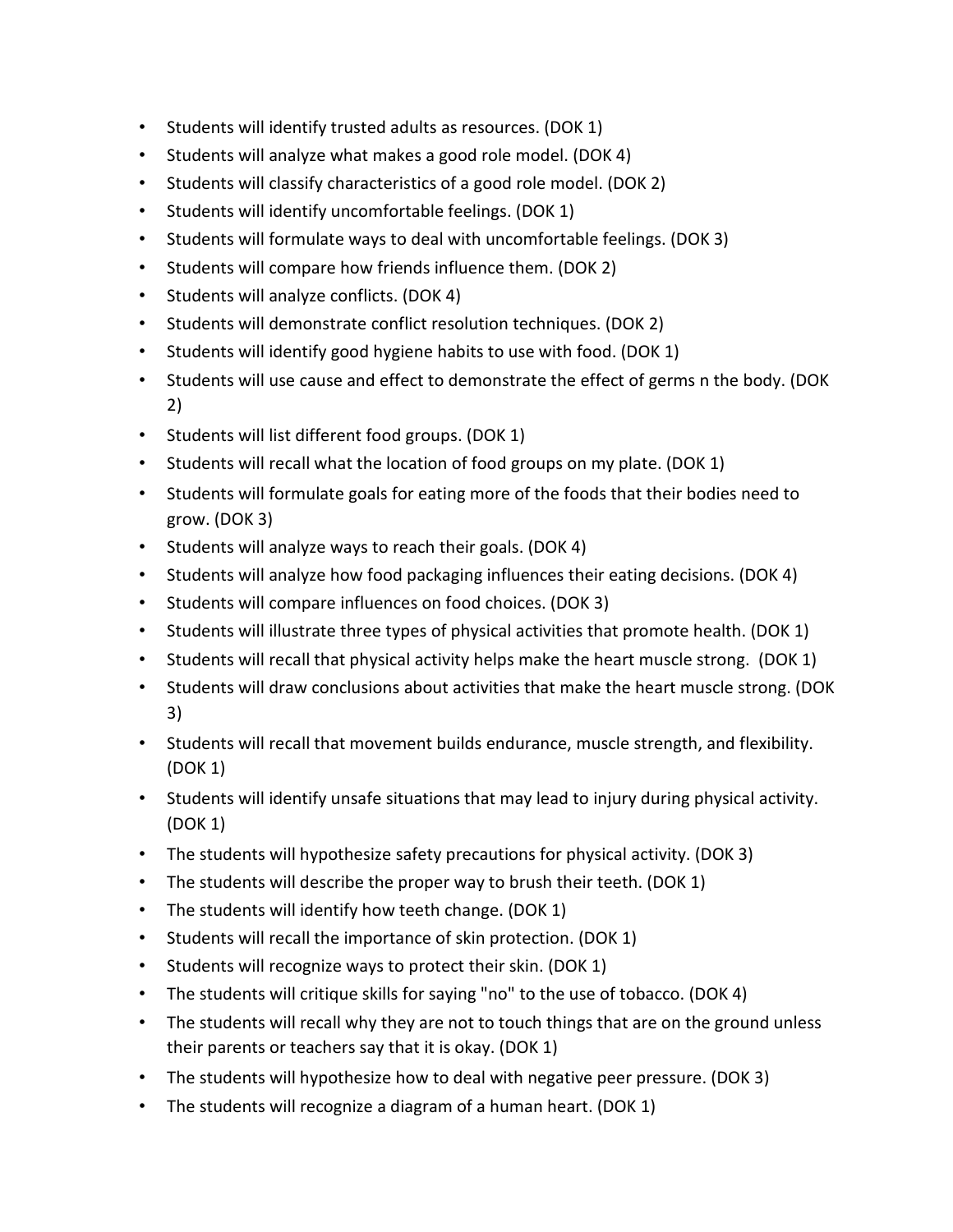- The students will recall that the heart is approximately the size of a fist. (DOK 1)
- The students will identify location of the heart. (DOK 1)
- The students will analyze the function of the heart. (DOK 4)
- The students will analyze ways to keep the heart healthy. (DOK 4)
- Students will identify the five senses and the body parts associated with each of the five senses. (DOK 1)
- The students will relate the five senses to the brain. (DOK 2)
- Students will hypothesize healthy behaviors that keep the senses working properly. (DOK 3)
- Students will recall that muscles that allow the body to move. (DOK 1)
- Students will develop a logical argument about why muscles need exercise to grow and work properly. (DOK 3).
- Students will recognize that muscles need the proper foods and rest to keep healthy. (DOK 1)
- Students will classify the parts of the digestive system. (DOK 2)
- Students will graph the path of food through the digestive system. (DOK 2)
- Students will recognize that healthy eating is necessary for good digestive health. (DOK 1)
- Students will illustrate that bones are needed to give the body shape. (DOK 1)
- Students will identify the function of bones in the human body. (DOK 1)
- Students will hypothesize ways to keep the bones healthy. (DOK 3)
- Students will identify the location of the lungs. (DOK 1)
- Students will recognize that the ribs protect the lungs. (DOK 1)
- Students will assess the function of the lungs during respiration. (DOK 3)
- Students will analyze ways to keep their lungs healthy. (DOK 4)
- Students will recognize that it is natural for families to change. (DOK 1)
- Students will identify people they can turn to when they need help coping with changes in their families. (DOK 1)
- The students will assess why good manners are important. (DOK 3)
- The students will critique good manners. (DOK 4)
- The students will illustrate a family job. (DOK 1)

# **Core Activities and Corresponding Instructional Methods:**

- Define a goal.
- Identify action steps needed to reach a goal.
- Set a personal goal.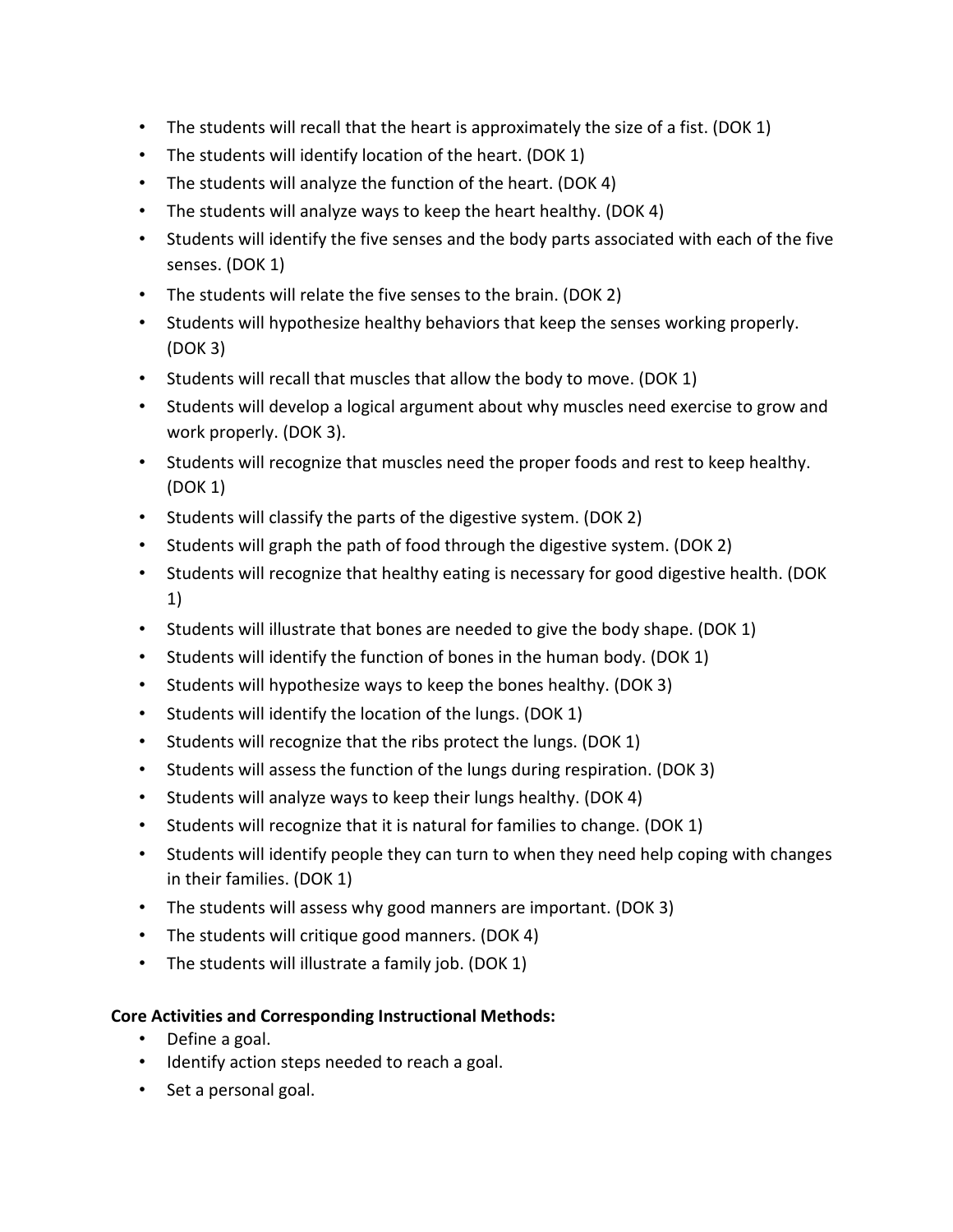- Discuss the benefits of stopping to think before making a decision.
- Demonstrate the skill of anticipating consequences of choices.
- Discuss personal responsibility for making positive choices.
- Identify harmful substances in and around the home including nicotine and tobacco.
- Describe the harmful effects these substances can have on the body.
- Comprehend health and a healthy body.
- Identify the benefits of making healthy choices related to food, rest, and exercise.
- Discuss the ramifications of discrimination and potential damage to self-esteem.
- Discuss the kinds of conditions which medicines are used treat.
- Differentiate the safe and unsafe use of prescription and over the counter medication.
- Review rules for taking medicines: (adults such as parents, nurses, and doctors; never take another person's medicine; always follow directions for taking medicine).
- Discuss how things can be both safe and dangerous.
- Identify dangers from which young children need to be protected.
- Identify safe and dangerous items.
- Reflect, summarize, and discuss what is safe.
- Discuss same and different.
- Make a graph showing student's different favorite activities.
- Brainstorm ways that people are unique.
- Learn about self-image.
- Learn about self-esteem.
- Learn about uniqueness.
- Identify qualities that are admirable.
- Discuss role models.
- Identify different kinds of role models.
- Brainstorm feelings.
- Discuss uncomfortable feelings.
- Differentiate positive and negative reactions to disappointment.
- Demonstrate positive reactions to disappointment.
- Discuss ways to deal with uncomfortable feelings.
- Discuss friendship.
- Identify ways friends influence each other.
- Identify and apply ways to handle peer pressure.
- Discuss listening.
- Identify the body language of an active listener.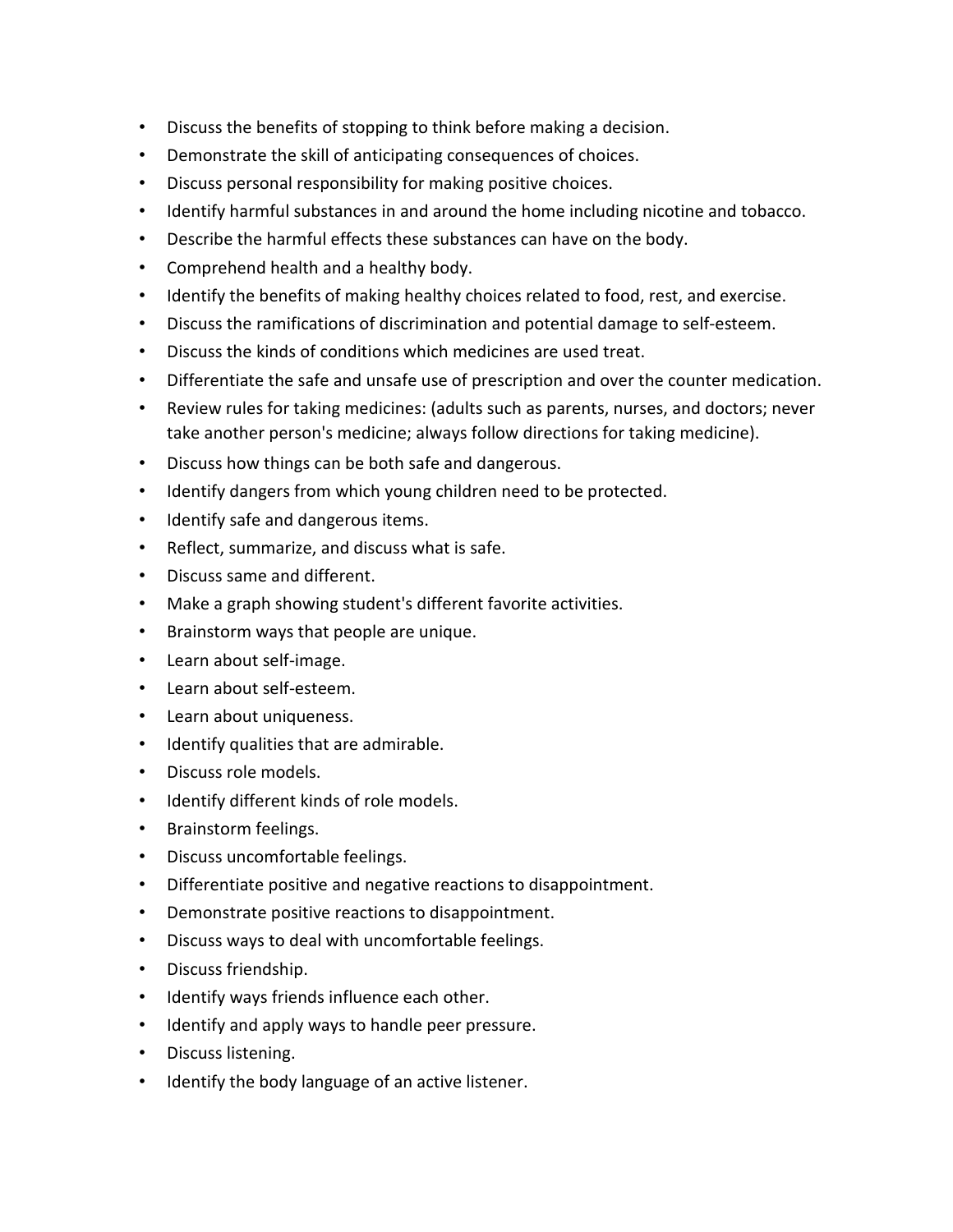- Practice verbal and nonverbal communication.
- Discuss how listening shows respect.
- Role-play good listening.
- Demonstrate assertive communication to refuse peer pressure.
- Discuss the process of resolving conflicts.
- Role-play conflict resolution.
- Comprehend feelings as natural responses that are neither right nor wrong
- Demonstrate using an I message and other healthy ways to express emotions.
- Discuss the importance of keeping foods clean.
- Simulate preparing snacks.
- Identify different types of foods.
- Discuss the shape/size of the food groups on my plate.
- Discuss the food groups depicted on my plate.
- Discuss the need for energy from food.
- Demonstrate how they use energy.
- Discuss foods that are good sources of energy.
- Identify attractive food packaging.
- Analyze attractive food packaging.
- Discuss the importance of eating from a variety of food groups.
- Plan a snack party.
- Identify influences on snack choices.
- Discuss what physical activity is.
- Practice physical activity.
- Create activity journals.
- Demonstrate how physical activity affects the heart.
- Participate in cardio-respiratory strengthening activities.
- Discuss activities students enjoy.
- Draw pictures of favorite activities.
- Discuss the importance of movement.
- Explore different movements.
- Learn that movement can build endurance, muscle strength, and flexibility.
- Discuss the importance of staying safe during physical activity.
- Discuss protective sports equipment.
- Identify things you can do to help get you better.
- Discuss why flossing teeth is important.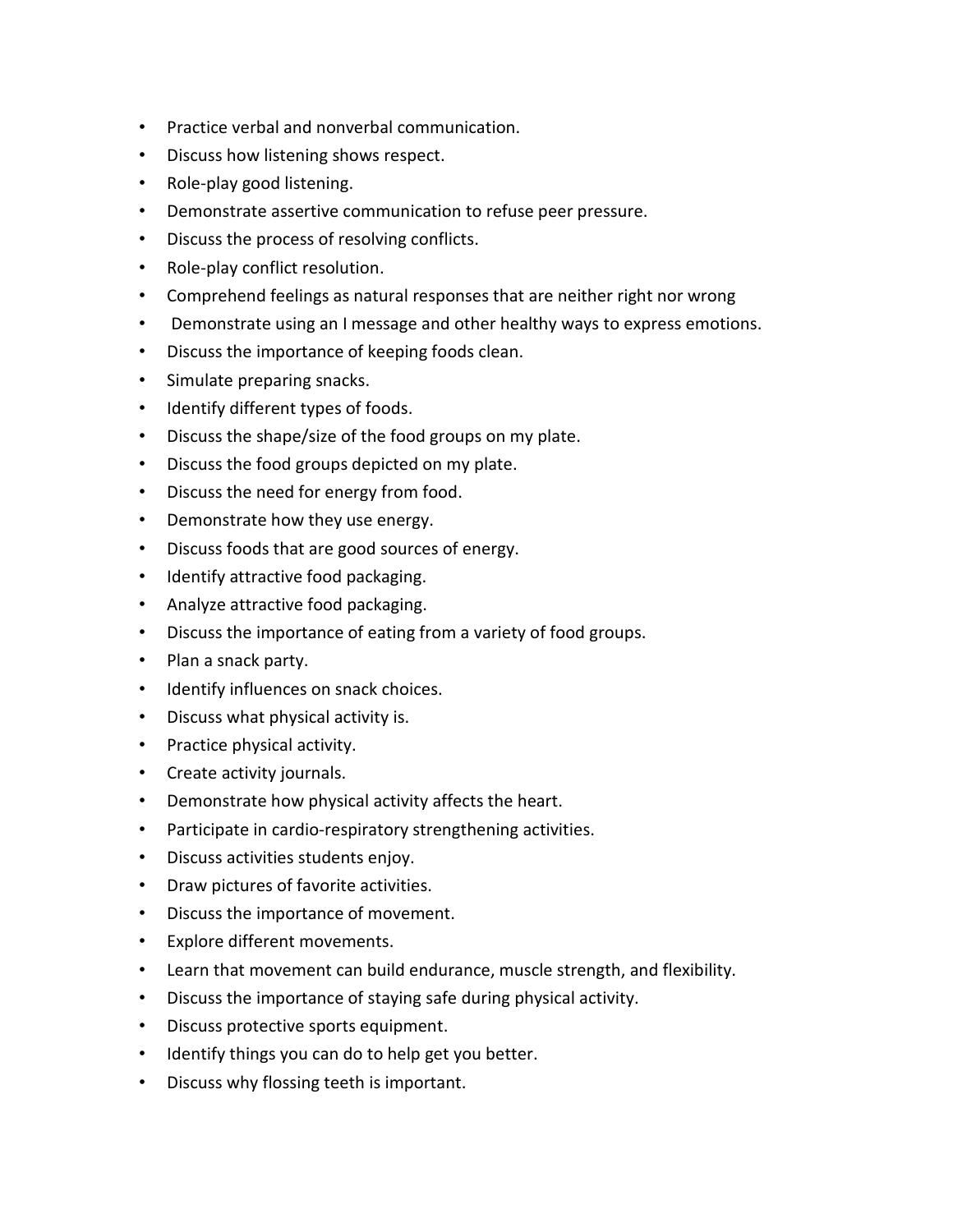- Simulate flossing.
- Discuss the importance of brushing teeth and proper brushing techniques.
- Discuss baby teeth and permanent teeth.
- Graph lost baby teeth.
- Conduct an experiment on the effects of the sun.
- Discuss steps to an experiment (make predictions and observations).
- Discuss how friends treat each other.
- Discuss how the lungs work.
- Discuss how to protect the lungs.
- Practice saying no to dangerous behaviors and yes to healthy behaviors.
- Discuss the safety of objects found on the street.
- Demonstrate safe behavior with unknown objects.
- Discuss ways to say no.
- Determine the location of the heart.
- Identify the shape and size of the heart.
- Use a balloon and a squeeze bottle to simulate the pumping of the heart in an experiment.
- Discuss the functions of muscles and what muscles need to grow and stay healthy.
- Discuss what happens to the food we eat, where digestion begins and how food is broken down.
- Discuss why it is important to protect our heart, lungs, brain, all vital organs.
- Brainstorm the function of bones.
- Discuss why it is important to maintain good bone health.
- Discuss that lungs are an important part of the breathing process, location, job of the ribs, how many lungs we have, inhaling, exhaling.
- Participate in a vigorous activity to make the lungs work harder, discuss what happened to their breathing while exercising, is exercise good for our lungs.
- Discuss personal change.
- Discuss family change.
- Identify types of family changes.
- Identify people with whom to talk.
- Role-play manners and respect.
- Discuss how behaviors influences the way people treat each other.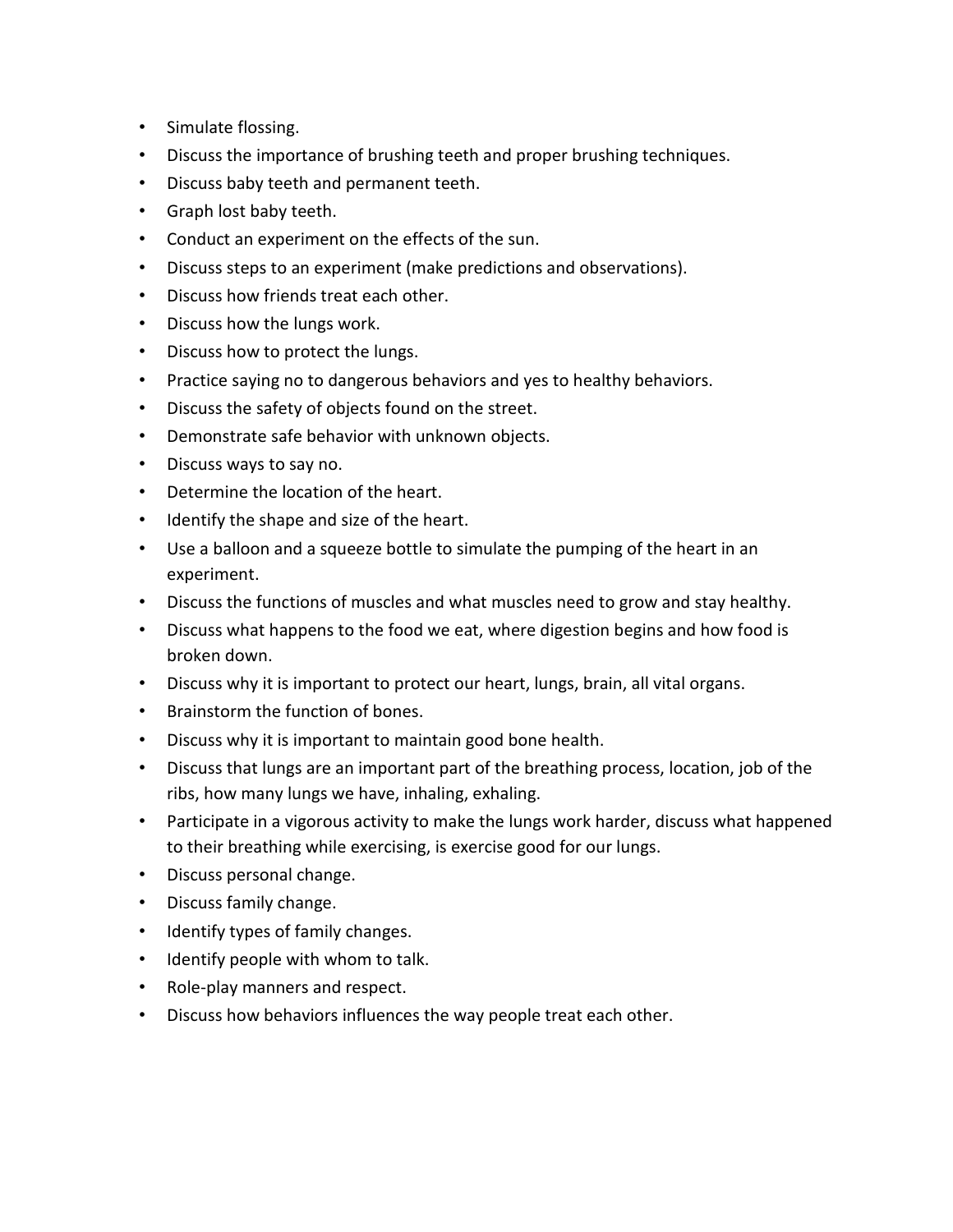- Discuss classroom helper jobs.
- Discuss family roles.
- Act our family roles.

# **Assessments:**

# **Diagnostic:**

- Think Pair Share
- Check Recheck
- Question and Answer
- Class discussion/participation

# **Formative:**

- Have student complete the "Caring for our Skin" page and discuss ways to protect their skin.
- Have student complete the "Let's Brush Our Teeth" page and discuss why each step is important.
- Have students act out what to say or do if someone offered them a cigarette or if they found one on the playground. Ask them to explain why their action is healthy.
- Homework assessment
- Classroom work

### **Summative:**

- Written assessment
- Age appropriate worksheets
- Project assessment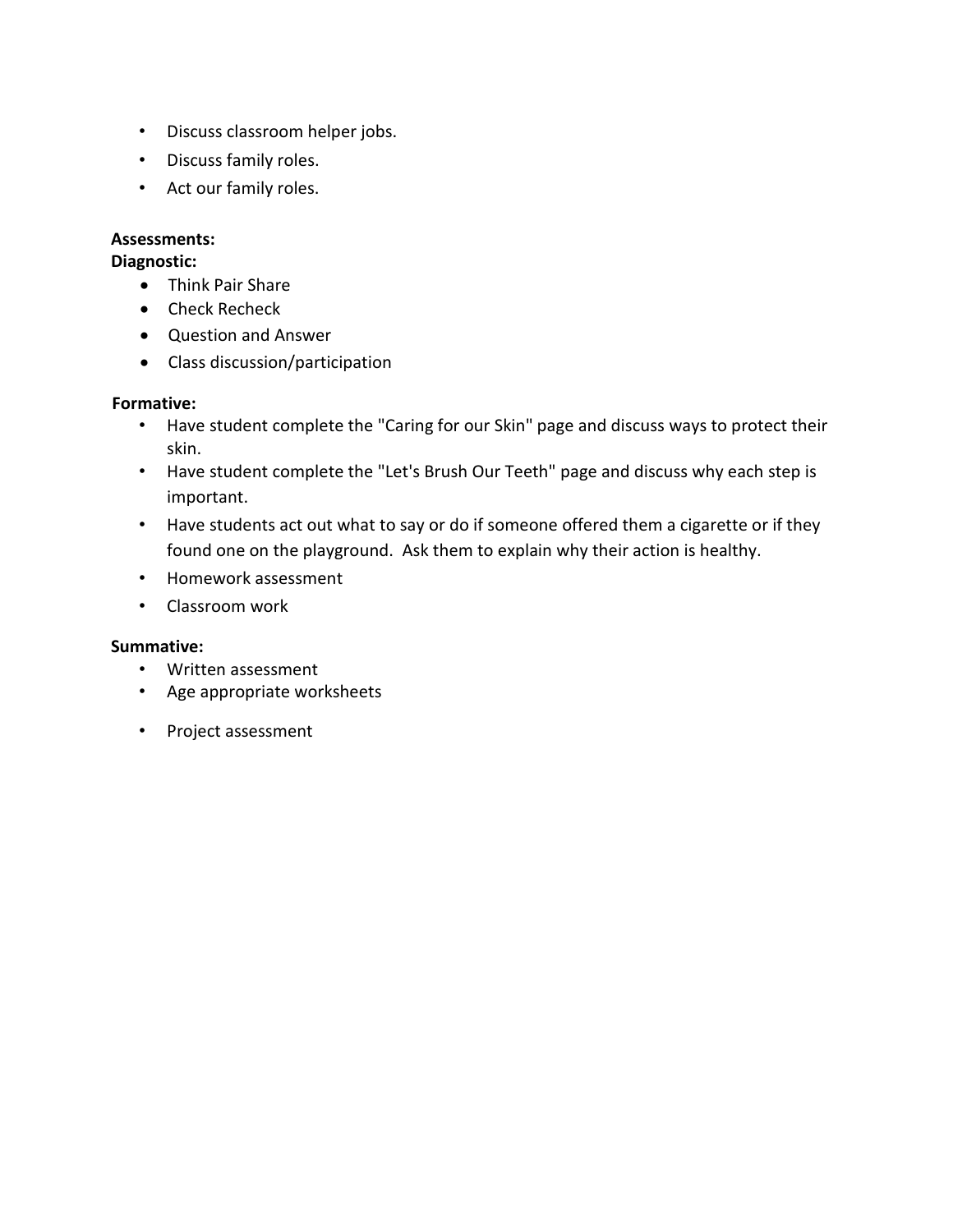### **Standards Addressed:**

PA Academic Standards: 10.2.3A, 10.2.3B, 10.2.3C, 10.2.3E, 10.3.3A, 10.3.3B, 10.3.3C, 10.3.3D National Standards:1,2,3,4,5,6,7

#### **Eligible Content:**

- Identify personal hygiene practices and community helpers that promote health and prevent the spread of disease.
- Identify health-related information. (signs and symbols, terminology, products and services)
- Identify media sources that influence health and safety.
- Identify environmental factors that affect health.
- Recognize safe/unsafe practices in the home, school and community.
- Recognize emergency situations and explain appropriate responses.
- Recognize conflict situations and identify strategies to avoid or resolve.  $\Box$  Identify and use safe practices in physical activity settings.

#### **Objectives:**

- Students will identify the components of their community. (DOK 1)
- Students will create a list of a variety of community helpers and services. (DOK 4)
- Students will recall how to call 9-1-1 in an emergency. (DOK 1)
- Students will assess the importance of immunizations. (DOK 3)
- Students will identify the importance of covering sneezes and coughs. (DOK 1)
- Students will analyze the importance of hand washing. (DOK 4)
- Students will demonstrate how to wash their hands to avoid spreading germs. (DOK 1)
- Students will recall the safety rules for handling blood. (DOK 1)
- Students will show cause and effect of safe blood handling procedures and HIV. (DOK 2)
- Students will hypothesize ways to get better when feeling ill. (DOK 3)
- Students will hypothesize examples of common bullying behaviors. (DOK 3)
- Students will state that bullying is wrong and that no one has to accept it. (DOK 1)
- Students will critique positive (and negative) ways to deal with bullying behaviors. (DOK 4)
- Students will recall what to do when a friend is being bullied. (DOK 1)
- Students will identify "I" messages and when to use them. (DOK 1)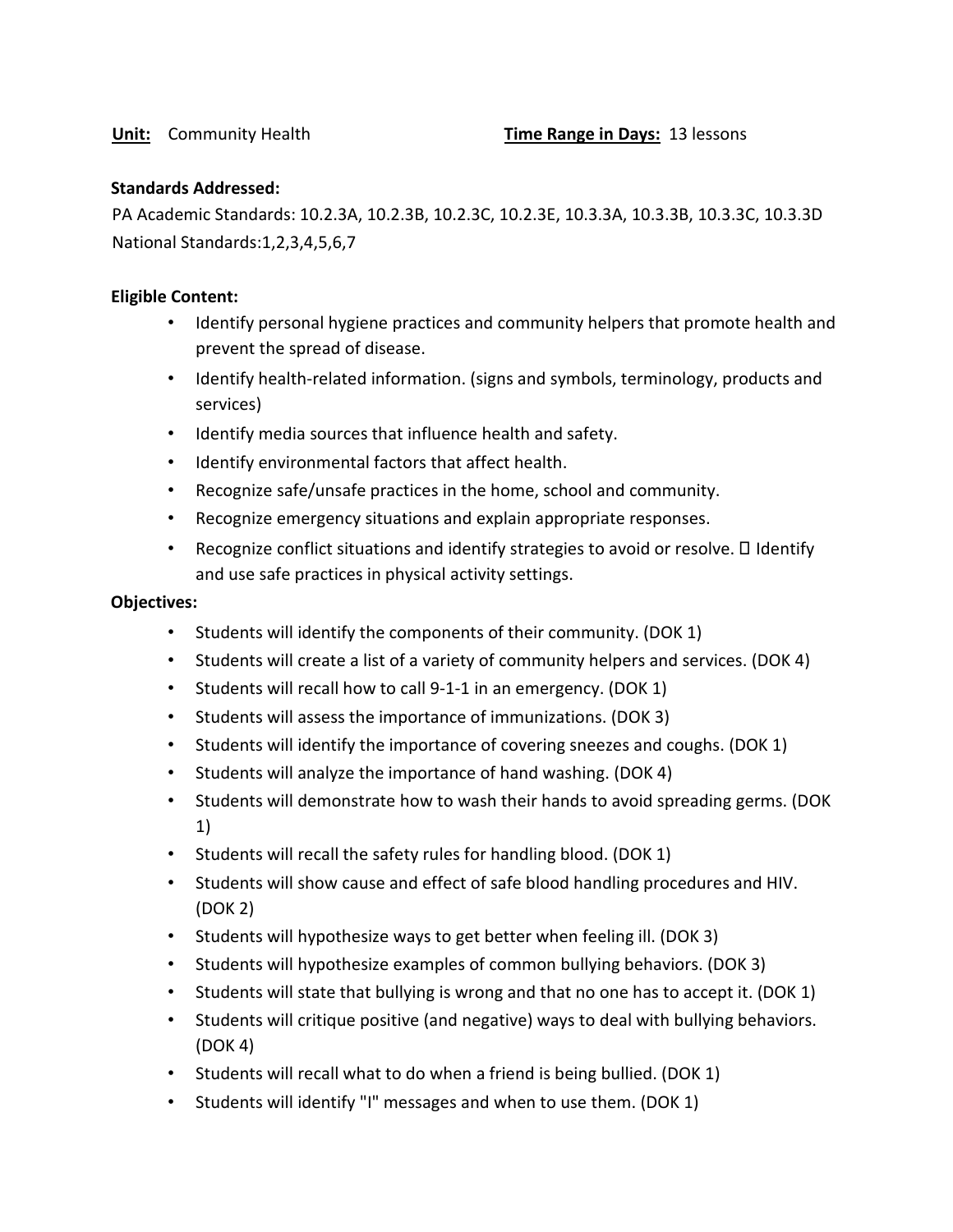- The students will synthesize bullying situations and how to deal with them. (DOK 4)
- The students will illustrate anti-bullying tactics for themselves and for their classroom. (DOK 1)
- The students will demonstrate assertiveness skills. (DOK 1)
- The students will demonstrate respect for others. (DOK 1)
- The students will differentiate bullying situations where it is appropriate to request help from an adult. (DOK 3)
- The students will define cyber bullying. (DOK 1)
- The students will classify what is safe to use on the internet and what is not. (DOK 2)

# **Core Activities and Corresponding Instructional Methods:**

- Discuss the importance of EMT's.
- Discuss the local emergency number. Practice calling 9-1-1 on a toy phone.
- Explore the community and who works there. (fire fighters, police, crossing guards, doctors, dentists, teachers, store clerks) (parks, police station, grocery store, fire station)
- Discuss the meaning of community.
- Make a "My Community" book.
- Discuss immunizations. (use stories such as the Bernstein Bears Go to the Doctor)
- Discuss germs.
- Brainstorm ways germs spread.
- Demonstrate how germs may travel.
- Discuss ways to avoid spreading germs.
- Practice effective hand washing.
- Demonstrate spread of germs.
- Using the posters or Smart Board, students will read the words aloud. Define any words that the student may not know.
- Discuss images to ensure that students understand what is portrayed.
- After the video, students will use the story cards to make a phrase about what they have learned in the video.
- Participate in various role plays, sequencing games, guessing games. How I feel discussions.
- Story starters, and Bully Buster Activities.